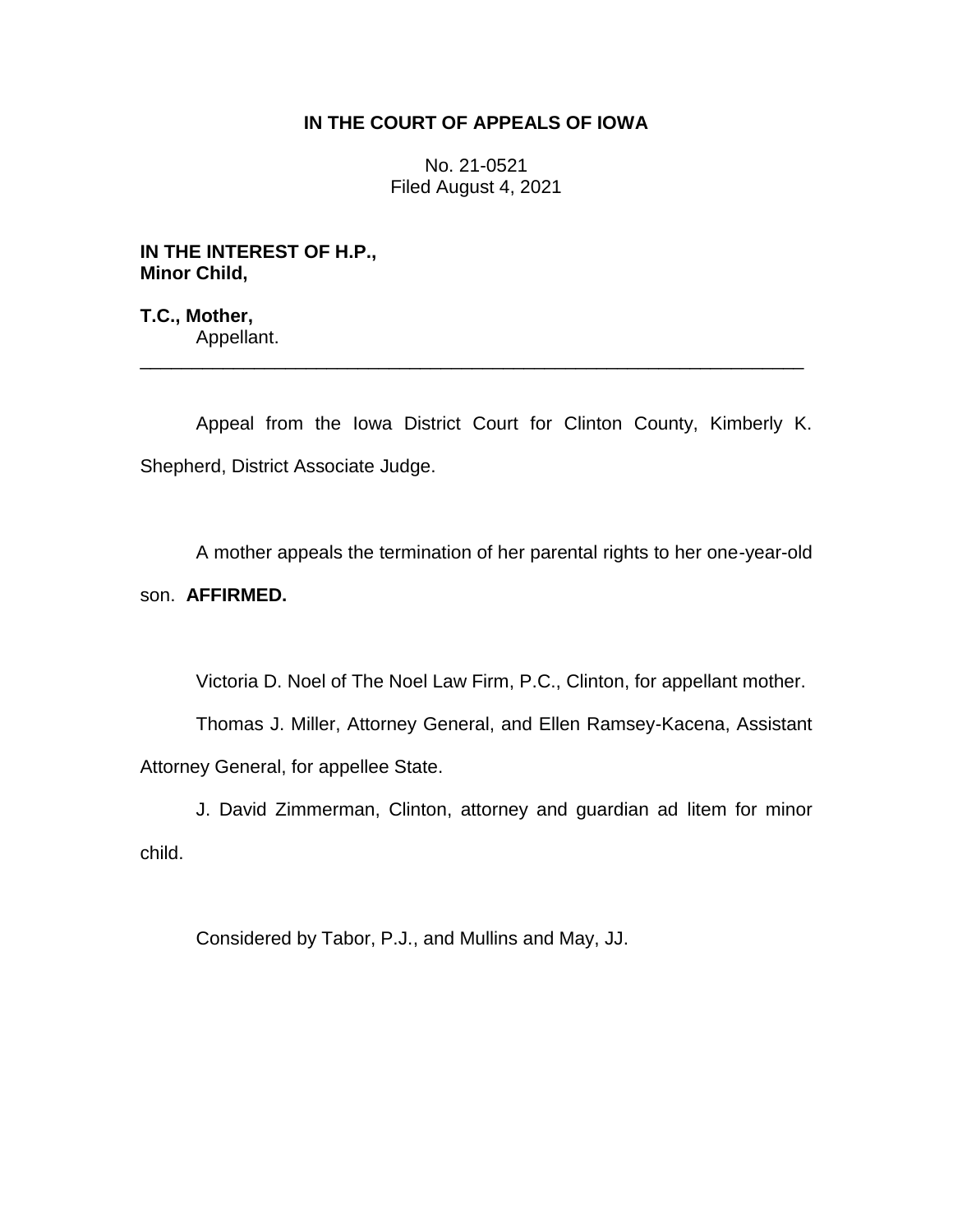### **TABOR, Presiding Judge.**

A mother, Tabitha, appeals a juvenile court order terminating her parental rights to H.P., her one-year old son. Tabitha challenges whether the State presented clear and convincing evidence to support the statutory grounds for termination. Because of Tabitha's continued issues with sobriety and her avoidance of mental-health services, we affirm.

#### **I. Facts and Prior Proceedings**

H.P. was born in March 2020 to Tabitha and Travis. Tabitha and H.P. tested negative for all substances at the hospital. Still, a Department of Human Services (DHS) social worker made contact with Tabitha the day after H.P.'s birth because Tabitha's substance-abuse and mental-health history led to termination of her parental rights for two other children. Tabitha reported she had received prenatal care, was sober, and prepared to care for this child.

The DHS and Tabitha developed a safety plan before Tabitha's discharge. The safety plan required Tabitha to remain drug free, undergo drug testing, attend counseling, and provide a drug-free home for H.P. When DHS made a home visit, the worker reported no concerns. Likewise, Tabitha's probation officer provided a positive report to the DHS at the end of March. Nonetheless, the DHS requested a child in need of assistance (CINA) assessment, citing Tabitha's history and two prior terminations. A guardian ad litem was appointed for H.P.

The court adjudicated H.P. as a CINA in May 2020. The court allowed H.P. to stay with Tabitha, subject to the safety plan and continued DHS supervision. But Tabitha failed a drug test in July. The court then ordered H.P. to live with a relative. H.P. continues to reside with his paternal aunt, Ashley, and her husband.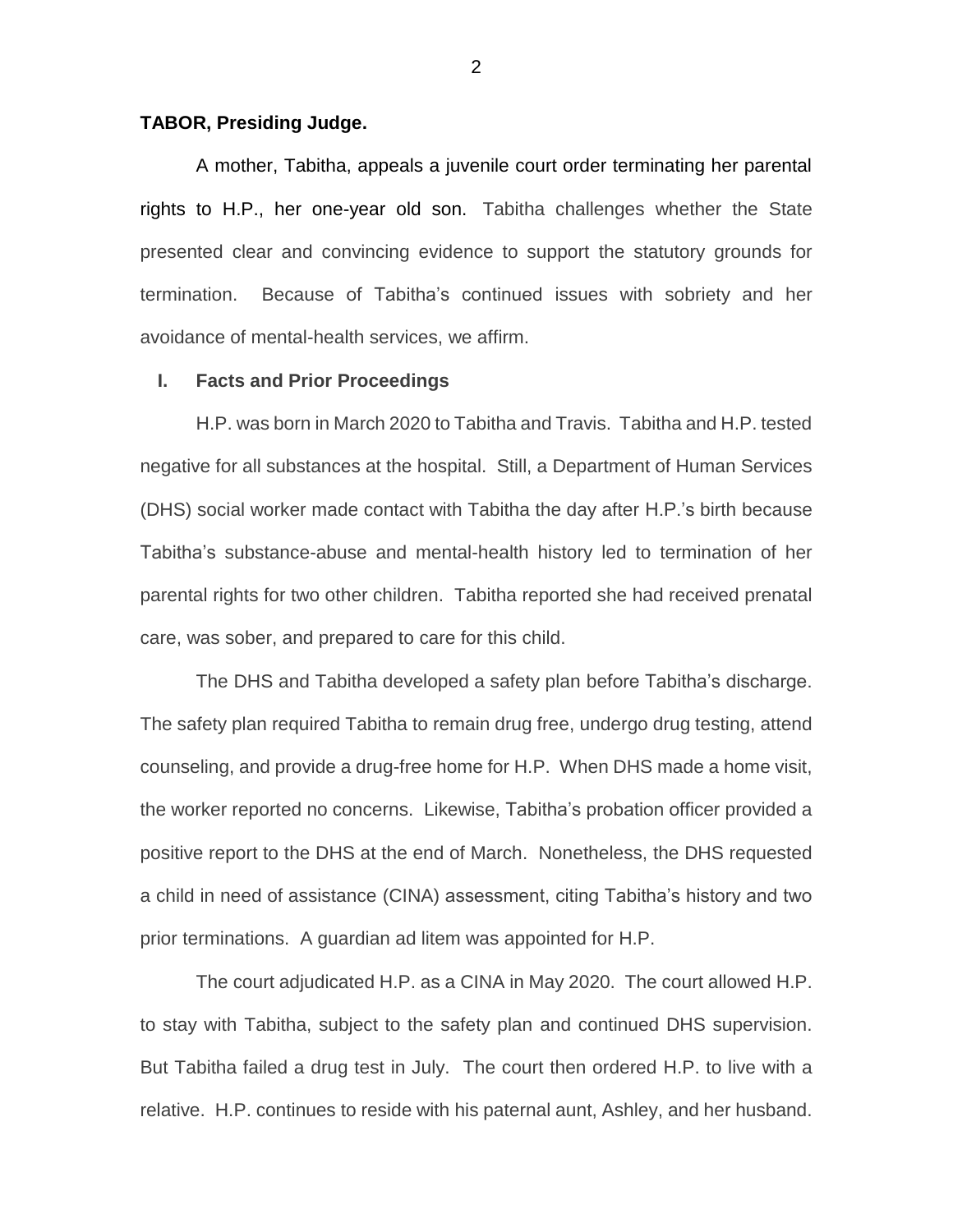At first, Ashley allowed Tabitha to visit H.P. at her home. But she disallowed visits at her house after Tabitha and Travis had a physical altercation.

Tabitha initially believed she did not need inpatient treatment and that she could remain sober without help. But she was still using methamphetamine in November 2020. Tabitha had done a two-day detox but discontinued treatment. She also began addressing her mental-health issues through medication but not therapy.

Eventually, Tabitha realized she needed professional intervention to address her substance-abuse issues. In December, Tabitha went to Heart of Iowa for substance-abuse treatment, but she was discharged for aggressive behavior after only two weeks. She then entered the Hope House program in Ottumwa in late December. That program allowed H.P. to stay overnight with Tabitha. A Family Centered Services (FCS) report dated January 2021 detailed her progress in treatment. The FCS worker noted Tabitha made good use of resources and the support system available. Tabitha expressed her desire for longer visits with H.P. Still, the DHS recommended termination of parental rights in its January 2021 report to the court.

In another setback, Tabitha failed a drug test in February and was dismissed from the Hope House program. Tabitha denied using illegal substances. After her dismissal from Hope House, she began inpatient treatment at Hightower. Tabitha continued to have visits with H.P. Her treatment at Hightower was her longest documented period of sobriety. Despite that progress, the DHS still recommended termination in its March 2021 report to the court. The report recognized: "Tabitha has skills to take care of her son but she becomes

3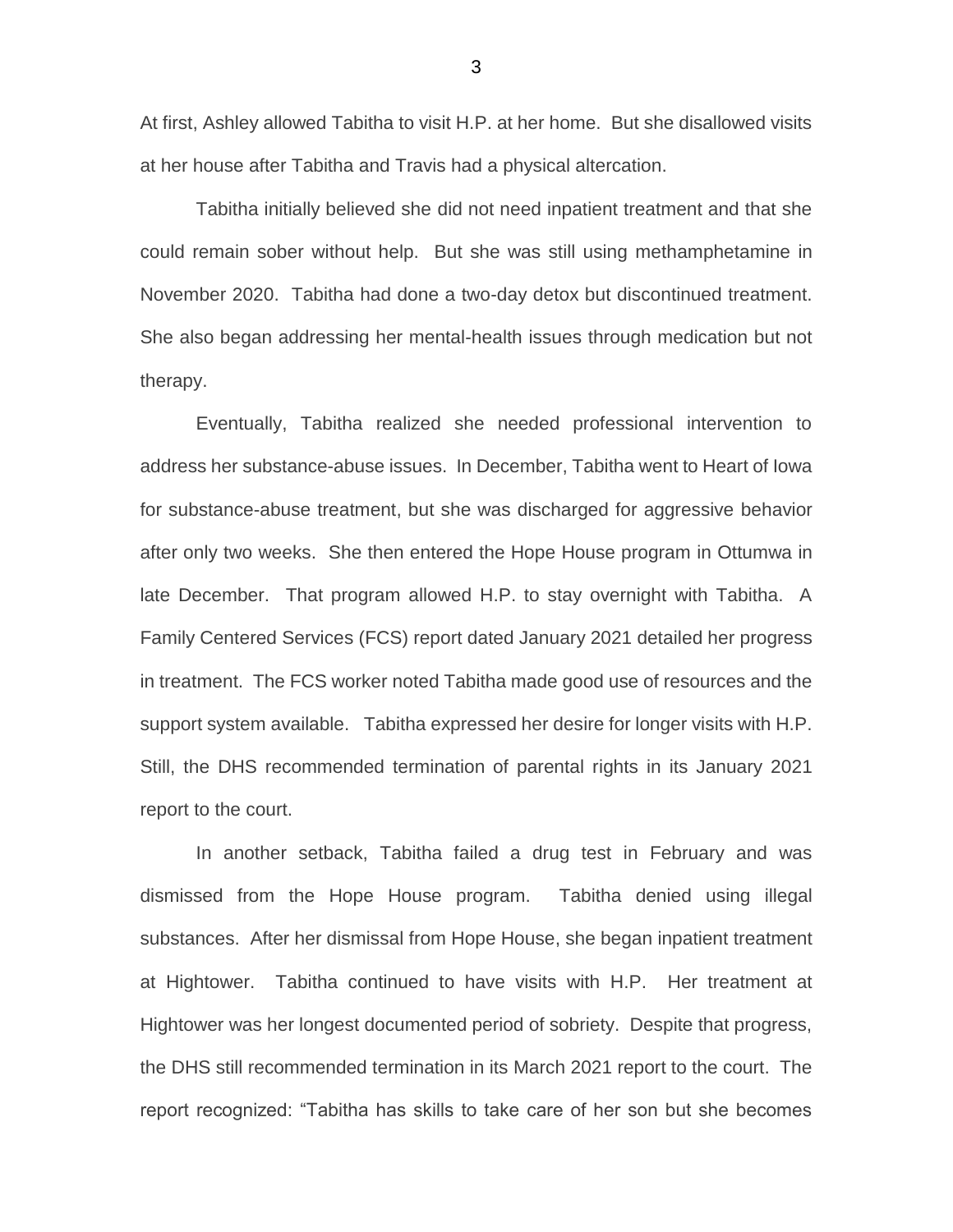overwhelmed easily." The report also noted Tabitha had been sober for the past two months, but she had not had custody of H.P. for the past eight months.

The court held a combined permanency and termination hearing in April 2021. A Hightower substance-abuse counselor testified about Tabitha's continued growth and dedication, including regularly chairing a twelve-step meeting. Yet the counselor believed Tabitha lacked a sufficient support system to live independently. The counselor discussed Tabitha's relapse from a month earlier. The counselor noted relapses were not unusual for participants in her program. The counselor testified she would be comfortable with H.P. residing with Tabitha at Hightower, which has the resources and facilities for children to reside with parents undergoing treatment.

The DHS worker also testified about Tabitha's relapse. The worker believed Tabitha was "not taking ownership" of the situation by claiming to have tested positive for methamphetamine because she drank from her friend's drink. The worker also noted Tabitha was inconsistent in addressing her mental health and had recently alluded to considering self-harm if H.P. was not returned to her care. The social worker initially wanted to give Tabitha more time, but was uncertain whether Tabitha could provide safe care for the long term. The child's guardian ad litem supported termination, seeing "no clear path" that the child could be returned to his parents.

4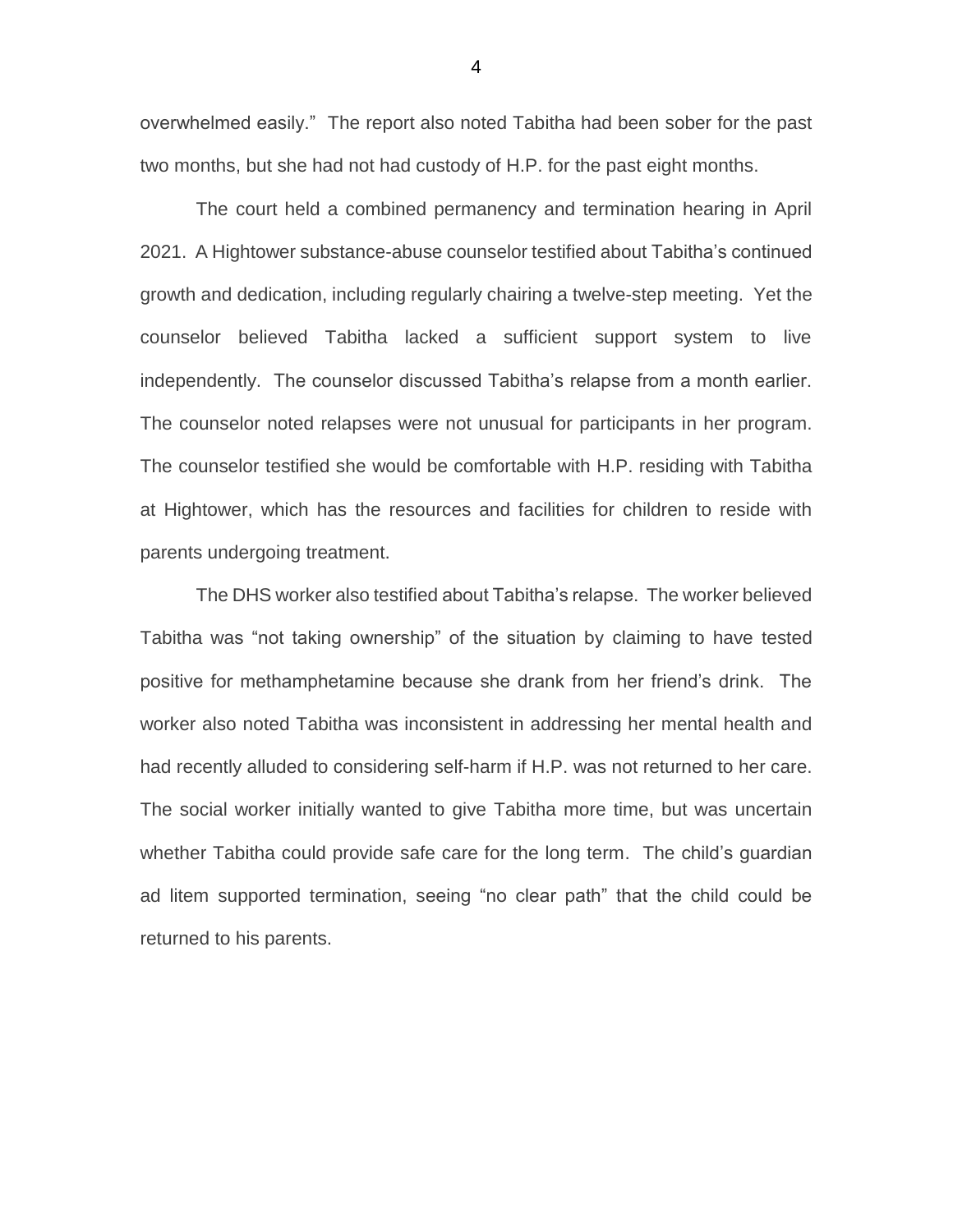The court found clear and convincing evidence to support termination under Iowa Code section 232.116(1), paragraphs (d), (e), (g), (h), (i), and (*l*) (2021). Tabitha appeals.<sup>1</sup>

## **II. Standard of Review**

We review proceedings terminating parental rights de novo. *In re A.M.*, 843 N.W.2d 100, 110 (Iowa 2014). The State must prove its allegations by clear and convincing evidence. *In re L.H.*, 949 N.W.2d 268, 270 (Iowa Ct. App. 2020). "Clear and convincing" means we have "no serious or substantial doubts" about the accuracy of the legal conclusions drawn from the facts. *Id.*

## **III. Analysis**

 $\overline{a}$ 

When the juvenile court terminates parental rights on more than one statutory ground, we may affirm the order on any ground supported by the record. *In re A.B.*, 815 N.W.2d 764, 774 (Iowa 2012). We opt today to focus on section 232.116(1)(g). To terminate rights under  $232.116(1)(g)$ , the court must find four elements:

1. The child has been adjudicated a child in need of assistance pursuant to section 232.96.

2. The court has terminated parental rights pursuant to section 232.117 with respect to another child who is a member of the same family or a court of competent jurisdiction in another state has entered an order involuntarily terminating parental rights with respect to another child who is a member of the same family.

3. There is clear and convincing evidence that the parent continues to lack the ability or willingness to respond to services which would correct the situation.

4. There is clear and convincing evidence that an additional period of rehabilitation would not correct the situation.

<sup>&</sup>lt;sup>1</sup> Travis does not appeal the termination of his parental rights.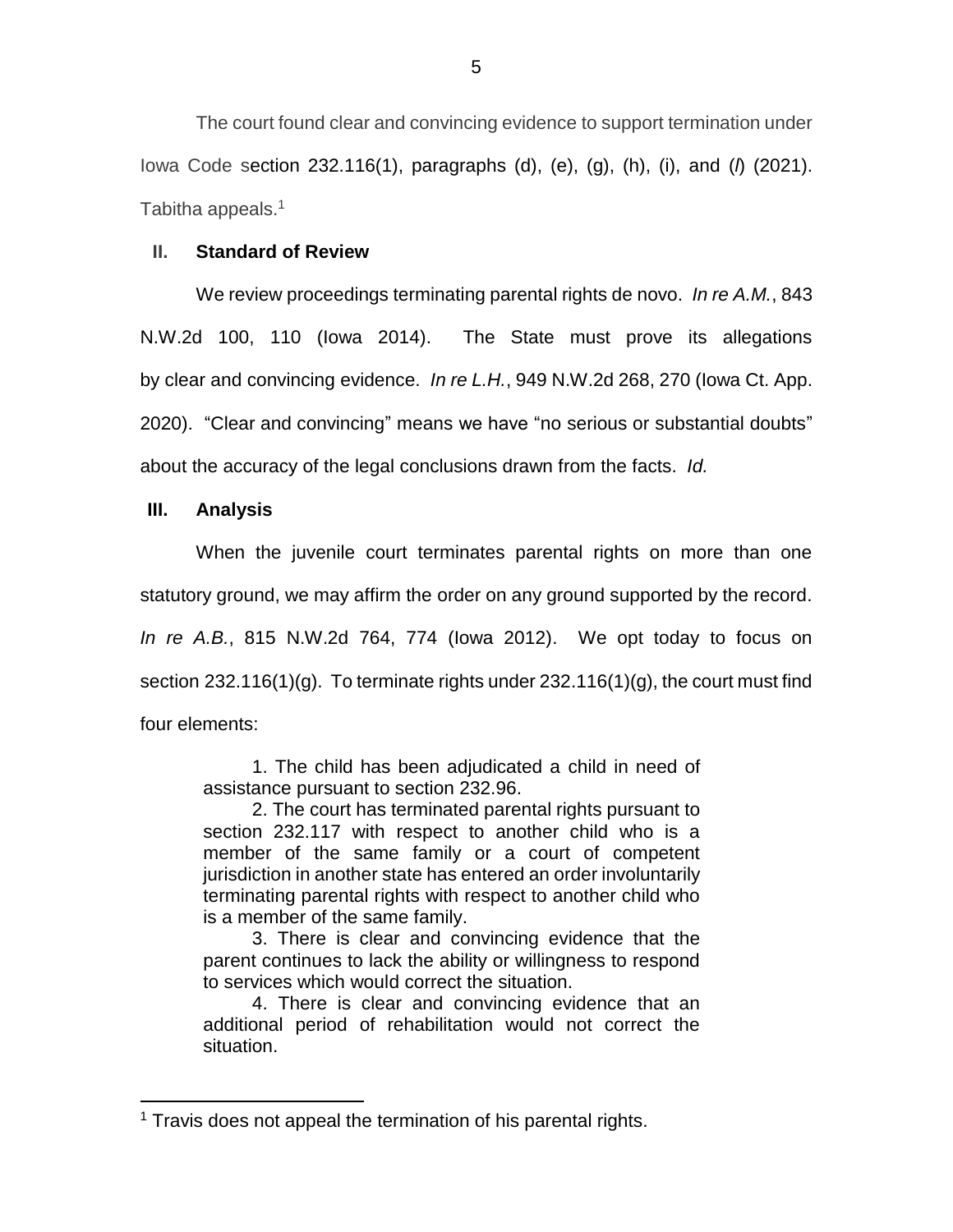Elements one and two are not disputed: H.P. was adjudicated CINA and Tabitha's parental rights to H.P's elder siblings had been terminated. At issue are the third and fourth elements.

On the third element, while Tabitha may now be willing to participate in substance-abuse treatment, she has shown an inability to respond to those services in a way that would correct the situation that led to H.P.'s removal. Tabitha has been engaged in these services for only two of the twelve months the CINA case has been pending. And she was unable to remain clean for those two months, relapsing in late March 2021. True, the Hightower counselor saw promise in Tabitha's commitment. But the counselor acknowledged Tabitha had a long way to go.

On the fourth element, the question is will Tabitha continue to respond to services? When "considering the impact of a drug addiction, we must consider the treatment history of the parent to gauge the likelihood the parent will be in a position to parent the child in the foreseeable future." *In re N.F.*, 579 N.W.2d 338, 341 (Iowa Ct. App. 1998). This is Tabitha's third termination. We cannot turn a blind eye to her inability to sustain progress in those cases. The DHS has offered her services for many years. Like the juvenile court, we do not find that an additional period of rehabilitation will correct the situation.

In her petition on appeal, Tabitha makes passing reference to needing additional time to reunify with H.P. Although she does not argue this point in detail, we nevertheless address it. "A parent does not have an unlimited amount of time to correct deficiencies." *In re D.L.-F.*, No. 10-1345, 2010 WL 3894575, at \*3 (Iowa Ct. App. Oct. 6, 2010). We view termination proceedings with a sense of urgency.

6